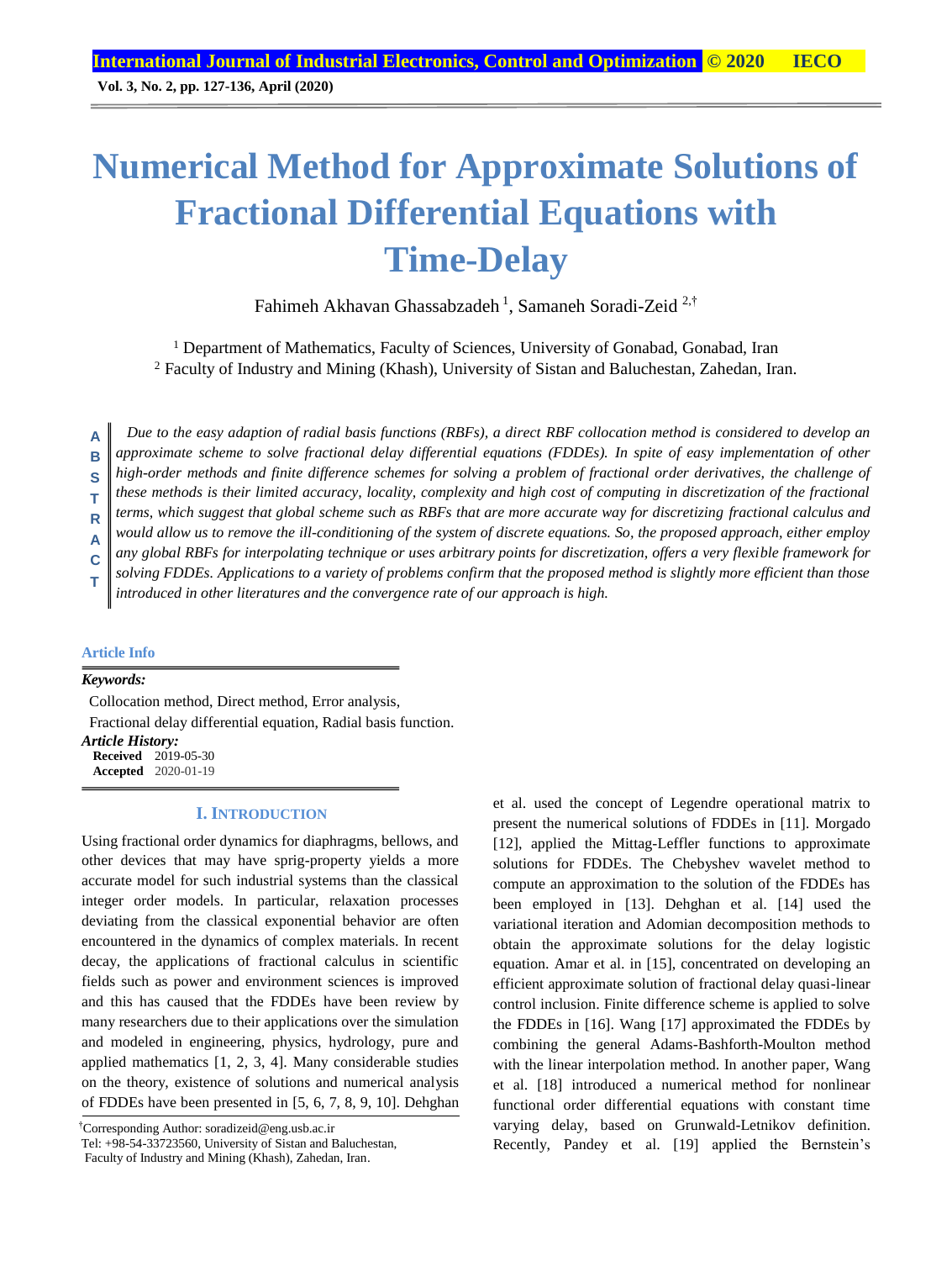operational matrix for the fractional derivative to solve two FDDEs of physical importance. Mohammadi in [20] used Chelyshkov-Wavelet to solve systems of FDDEs and a finite time stability results for FDDEs by virtue of delayed Mittag-Leffler type matrix present in [21]. The review article [22] contains an up-to-date bibliography on numerical methods for solving FDDEs.

The field of industry is a special application domain for fractional order systems as the demanding performance expectations with uncertainties make it a challenge to come up with models that are useful, or control modules that can alleviate the difficulties in various forms. The interest of the industry to fractional order systems lie in the fact that complicated modules can be simplified significantly and practical applications can be diverse. The investigation of industrial mathematics problems sometimes leads to the development of new methods of solution of differential equations. This special issue has covered both the theoretical and applied aspects of industrial mathematics. Papers contain the development of new mathematical models or well-known models applied to new physical situations as well as the development of new mathematical techniques [23, 24, 25, 26, 27]. This is bilaterally meaningful collaboration between mathematics and industry. Some literatures [28, 29, 30] consider the fractional order systems and control methods (such as PID controller, adaptive control and sliding mode control) within the context of industrial automation. The expectations of the industrial applications are demanding and often times the conventional solutions to problems are so complicated that the manufacturing of the goods based on standard approaches is not feasible. To overcome this challenge, we present a practical direct numerical method to solve these equations.

Radial basis techniques are one of the relatively new techniques used for finding solutions of fractional differential equations (FDEs). Due to better accuracy, stability, efficiency, memory requirement, and simplicity of implementation of RBFs over other methods, a number of researchers are being attracted toward these techniques. RBF meshless method used by Liu et al. in [31] for solving time fractional advection-diffusion equation with distributed order and by Dehghan et al. in [32] for solving the nonlinear time fractional Sine-Gordon and Klein-Gordon equations. Ahmadi et. al. applied RBFs for solving stochastic fractional differential equations in [33]. In addition, the local RBF method has been investigated in [34] to solve the variable-order time fractional diffusion equation. Also, RBFs are actively used for solving KdV equation in [35, 36]. A local RBFs collocation method based on the MQ RBFs for solving nonlinear coupled Burgers equations is presented in [37]. Kumar and Yadav in [38] provide RBF neural network techniques for solving differential equations of various kinds. Some other work related to this field may be found in [39, 40,

41]. Control systems can include both the fractional-order dynamic system to be controlled and the fractional-order controller. However, in the current paper, we focus on providing a numerical scheme based on RBFs to solve the following FDDE:

$$
D^{\alpha}x(t) = a(t)x(t) + b(t)x(t-\tau) + f(t),
$$
  
\n
$$
t\epsilon(0,T], \quad \tau > 0, \quad n-1 < \alpha \le n
$$
  
\n
$$
x(t) = \varphi(t), \quad -\tau \le t \le 0.
$$
 (1)

where a, b and f are continuous functions on  $[0, T]$ , the initial function  $\varphi$  is a continuous function on  $[-\tau, 0]$  and  $D^{\alpha}$  denotes the Caputo derivative of order  $\alpha$  that was defined as follow:

**Definition 1.** The Caputo fractional derivative of order  $\alpha$  is defined by

$$
D^{\alpha} f(t) = \frac{1}{\Gamma(n-\alpha)} \int_{t_0}^t (t-\tau)^{n-\alpha-1} f^{(n)}(\tau) d\tau,
$$
  
n-1 < \alpha \le n, \qquad t > 0, (2)

where  $\Gamma(.)$  is a Gamma function and  $D^{\alpha}$  satisfies the following properties:

$$
D^{\alpha}K = 0 \quad (K \text{ is a constant}),
$$
  
\n
$$
D^{\alpha}x^{\beta} = \frac{\Gamma(\beta+1)}{\Gamma(\beta-\alpha+1)}x^{\beta-\alpha}, \quad \beta > \alpha - 1 \quad \text{(when } t_0 = 0 \text{ in (2))}
$$
  
\n
$$
D^{\alpha}(\lambda f(t) + \mu g(t)) = \lambda D^{\alpha}f(t) + \mu D^{\alpha}g(t). \quad (3)
$$

There are several definitions of a fractional derivative of order  $\alpha > 0$  that we refer the interested reader to see [46] for more details about fractional operators but for the easy Laplace transformation of Caputo's derivative this derivative is widely used in the problems of control theory. The application of fractional problems can be found for system modeling in engineering and physics. These problems arise in many fields of engineering such as the overhead crane handling the cargo depicted in Fig. 1(a). The cargo is normally suspended on the cable by a hook. If the hook mass is included, then the physical model of the crane system can be viewed as a moving double-pendulum. Design of robust nonlinear controllers based on both conventional and hierarchical sliding mode techniques for double pendulum overhead crane systems [42, 43] (see Fig. 1(b)). Fractional calculus can provide novel and higher performance extension for designing fractional order PID controller [44] (see Fig. 2). The paper is follow by: Section 2 that we introduce RBFs and interpolation by them. Also, we discuss the error estimate of the applied method in this section. Numerical experiments are carried out in Section 3, which will be used to verify the theoretical results obtained in the last section. Finally, we conclude the article in Section 4.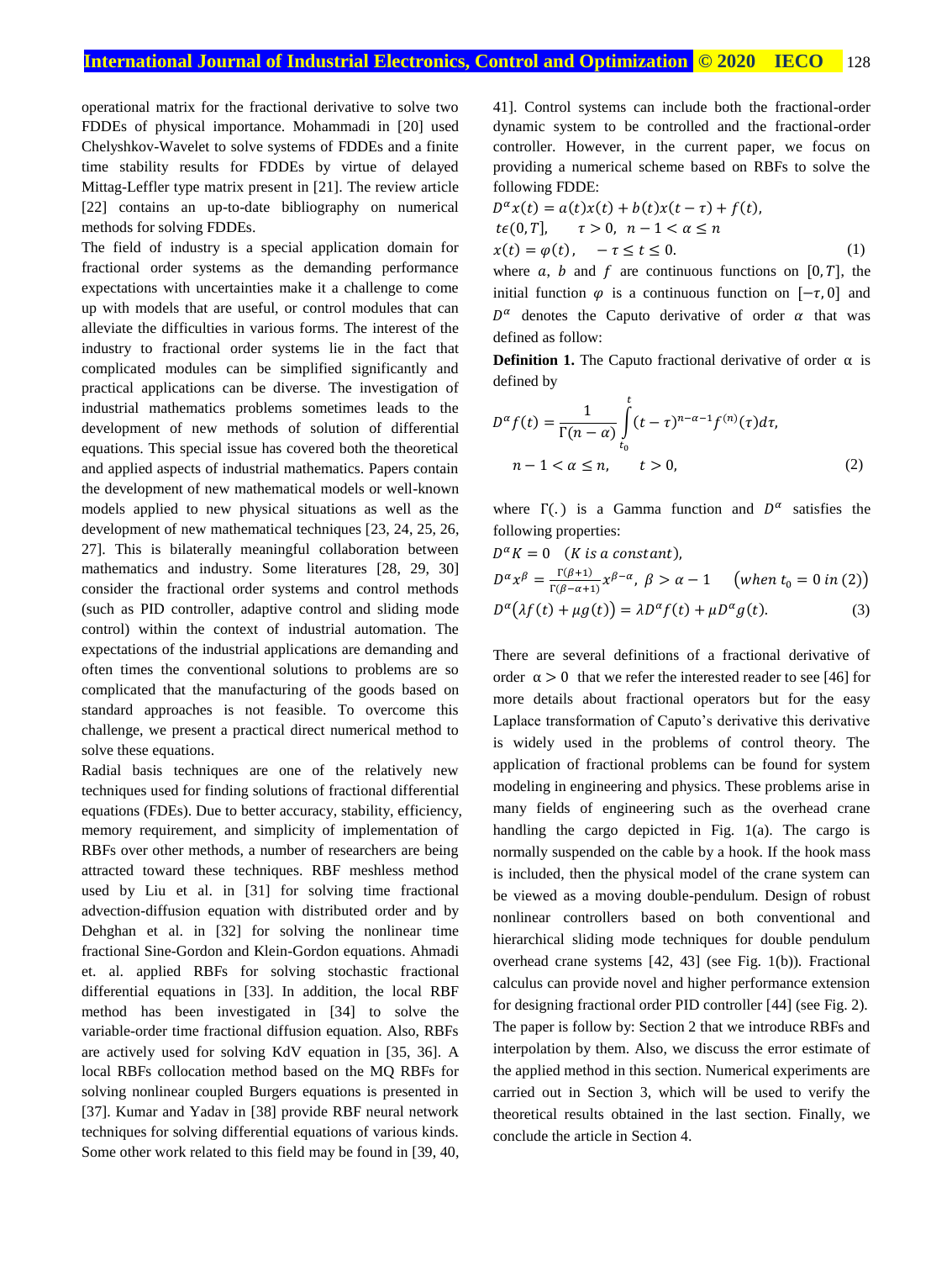

(a) Overhead crane system

(b) Physical model

**Fig. 1**: Double-pendulum overhead crane system.



The structure of an inverted Pendulum



**Fig. 2**: Closed loop control system With a PID controller.

### **II. RBF CALLOCATION METHOD FOR SOLVING FDDEs AND ERROR ESTIMATE**

The industrial applications exploiting the expertise of systems and control engineering has a significantly wide spectrum covering the open-loop characterization of processes to develop high-performance feedback mechanisms, tuning of controllers via expert knowledge and computer tools, adaptive and selftuning mechanisms taking care of the changes in the process dynamics, nonlinear, robust and optimal control policies to meet a predefined set of performance criteria, fault tolerant schemes, and safety critical applications. The ultimate expectation in all such branches of industry is to maintain the production, while keeping the cost at minimum possible level.

Looking at the sectors and their needs, in the sequel, we propose a numerical computational approach based on RBF collocation method to directly solve the FDDEs. At first, we introduced and utilized the RBFs to interpolate a function in any dimensions. A function  $\phi: \mathbb{R}^d \to \mathbb{R}$  is called to be radial if there exists a univariate function  $\varphi$ : [0, ∞)  $\rightarrow \mathbb{R}$  such that  $\phi(x) = \phi(r)$ , where  $r = ||x||$  and  $||.||$  is usually Euclidean distance on  $\mathbb{R}^d$ , although other distance functions are also possible.

**Definition 2** *Commonly used types of RBFs include the following forms in which*  $r = ||x - x_i||$  *and the shape parameter controls their flatness [45, 46]:* 

- Piecewise Smooth:

| $\phi(r) = r^3,$               | Cubic RBF                   |
|--------------------------------|-----------------------------|
| $\phi(r) = r^5,$               | <b>Ouintic RBF</b>          |
| $\phi(r) = r^2 \log(r),$       | Thin Plate spline (TPS) RBF |
| $\phi(r) = (1 - r)^m + p(r)$ , | Wendland functions where p  |
| is a polynomial.               |                             |

- Infinitely Smooth:

| $\phi(r) = \sqrt{1 + (\varepsilon r)^2},$  | Multiquadric (MQ) RBF      |  |
|--------------------------------------------|----------------------------|--|
| $\phi(r) = \frac{1}{1+(\varepsilon r)^2},$ | Inverse Quadratic (IQ) RBF |  |
| $\phi(r) = e^{-(\varepsilon r)^2}.$        | Gaussian RBF.              |  |

Next, we proceed by discussing on RBFs approximation.

**Definition 3** Given a global radial function  $\phi(r)$ ,  $r \geq 0$ , *scattered points*  $x_1, x_2, \dots, x_N$  *selected on the domain*  $\Omega \subset$  $\mathbb{R}^d$  *and data*  $f_i = f(x_i)$ ,  $i = 1, 2, \dots, N$ . Then, the basic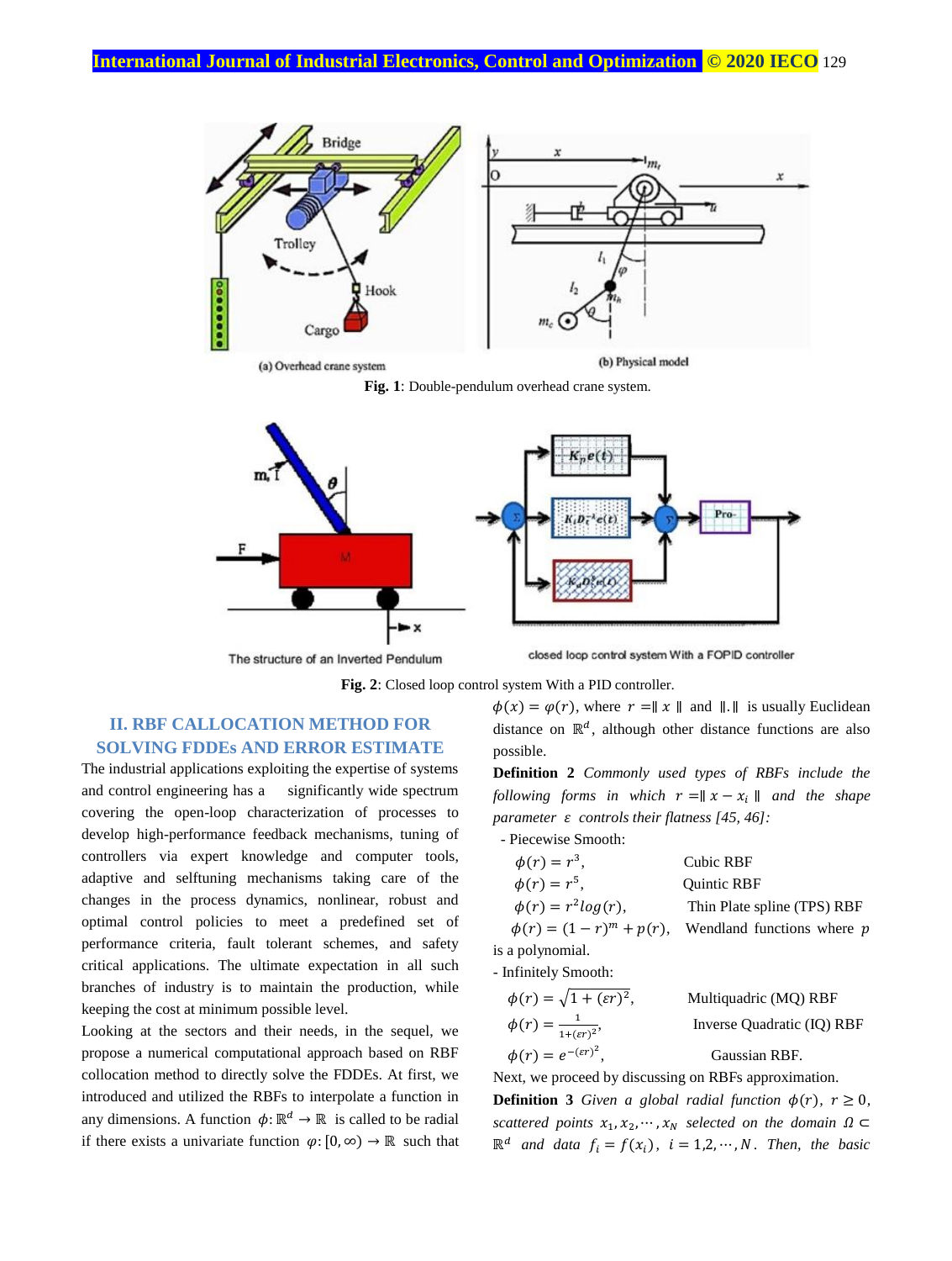$interpolating$  RBF approximation for function  $s(x)$  at an *arbitrary point*  $x \in \Omega$  *takes the form:* 

$$
s(x) = \sum_{i=1}^{N} \lambda_i \phi(\|x - x_i\|) + \psi(x),
$$
 (4)

where  $\lambda_i$  are the set of unknown RBF coefficients to be determined by the interpolation conditions  $s(x_i) = f_i$ ,  $i =$ 1,2,  $\dots$ , N and  $\psi$  is a polynomial. The input variable x and points  $x_i$  can be either scalars or vectors. As well, in a similar representation as Eq. (4), for any linear fractional differential operator  $D^{\alpha}$ ,  $D^{\alpha}s(x)$  can be approximated by:

$$
D^{\alpha} s(x) = \sum_{i=1}^{N} \lambda_i D^{\alpha} \phi(\parallel x - x_i \parallel) + D^{\alpha} \psi(x)
$$
 (5)

Eq. (4) can be written without the additional polynomial  $\psi$ . In that case,  $\phi$  must be strictly positive definite to guarantee the solvability of the resulting system (e.g., Gaussian or inverse multiquadrics). However,  $\psi$  is usually required when  $\phi$  is conditionally positive definite, i.e., when  $\phi$  has a polynomial growth toward infinity [46, 47]. Obtaining a closed form analytic expression for the fractional derivative of a radial function may lead to a challenge. Accordingly, Mohammadi and Schaback in [48], provide the required formulas for the fractional derivatives of RBFs in which allow us to use high order numerical methods for solving fractional problems such as FDDEs.

Now, we briefly introduce the RBFs collocation method. Consider the following boundary value problem when  $\Omega \subset$  $\mathbb{R}^d$ :

$$
Lu = f \quad in \ \Omega \tag{6}
$$

$$
u = g \quad on \, \partial \Omega \tag{7}
$$

where  $L$  is a linear differential operator and  $d$  is the dimension of the problem. We distinguish in our notation centers of RBFs  $X = \{x_1, \ldots, x_N\}$  and the collocation points  $\Xi = {\alpha_1, ..., \alpha_N}$ . Then we have the approximate solution of (2.3) and (2.4) in the form:

$$
\tilde{u}(x) = \sum_{i=1}^{N} \lambda_i \phi(\parallel x - x_i \parallel), \tag{8}
$$

where  $\lambda_i$ ,  $i = 1, 2, \dots, N$ , are unknown coefficients that determined by collocation,  $\phi$  is a RBF,  $\| \cdot \|$  is the Euclidean norm and  $x_i$  is the centers of the RBFs.

Now, let  $\Xi$  divided into two subsets. One subset contains  $N_I$ centers,  $\Xi_1$ , where Eq. (6) is enforced and the other subset contains  $N_B$  centers,  $\Xi_2$ , where boundary conditions are enforced. The collocation matrix that is obtained by matching the differential equation and the boundary condition at the collocation points has the following form:

$$
A = \begin{bmatrix} A_I \\ A_B \end{bmatrix},
$$

in which,  $A_I = L\phi(\|\alpha - x_j\|)_{\alpha = \alpha_i}, \alpha_i \in \Xi_1, x_j \in X$ , and

 $A_B = L\phi(\parallel \alpha - x_j \parallel)_{\alpha = \alpha_i}, \ \alpha_i \in \Xi_2, \ x_j \in X.$  The unknown coefficients  $\lambda_i$  are determined by solving the linear system  $A\lambda = F$ , where F is a vector included  $f(\alpha_i)$ ,  $\alpha_i \in \Xi_1$ , and  $g(\alpha_i), \ \alpha_i \in \Xi_2.$ 

#### *A. APPLICATION OF RBF COLLOCATION METHOD*

In this section, we will develop the RBF collocation method for solving problem (1). For this purpose, we rewrite problem (1) as the following form:

$$
D^{\alpha}u(t) - a(t)u(t) - b(t)u(t-\tau) = f_1(t); \quad 0 < t \le T,
$$
  
 
$$
u(t) = 0, \quad -\tau \le t \le 0,
$$
 (9)

where  $u(t) = x(t) - w(t)$  is a new unknown function that

$$
w(t) = \begin{cases} \varphi(t), & t \in [-\tau, 0] \\ 0, & t \in (0, T] \end{cases}
$$

and

$$
f_1(t) = \begin{cases} f(t) + b(t)\varphi(t-\tau), & t \in [0,\tau] \\ f(t), & t \in (\tau,T]. \end{cases}
$$

The unknown functions  $u(t)$  and  $u(t - \tau)$  are approximated using  $N$  RBFs as following:

$$
u(t) \simeq \sum_{i=1}^{N} \lambda_i \phi(\|t - t_i\|) =
$$
  

$$
\sum_{i=1}^{N} \lambda_i \phi_i(t)
$$
 (10)

$$
u(t-\tau) \simeq \sum_{i=1}^{N} \lambda_i \phi(\parallel t-\tau-t_i \parallel)
$$
  
= 
$$
\begin{cases} 0, & 0 \le t \le \tau \\ \sum_{i=1}^{N} \lambda_i \phi_i(t-\tau), & \tau \le t \le T. \end{cases}
$$
 (11)

By substituting (10)-(11) in (9), we have:  
\n
$$
\sum_{i=1}^{N} \lambda_{i} D^{\alpha} \phi_{i}(t) - a(t) \sum_{i=1}^{N} \lambda_{i} \phi_{i}(t) - b(t) \sum_{i=1}^{N} \lambda_{i} \phi_{i}(t-\tau) = f_{1}(t) \quad 0 < t \leq T,
$$
\n
$$
\sum_{i=1}^{N} \lambda_{i} \phi_{i}(t) = 0, \quad -\tau \leq t \leq 0,
$$

(12)

Rewrite (12) for collocation nodes  $\{t_k\}_{k=1}^N$ , yields a system of  $N$  linear equations with  $N$  unknowns as follow:

$$
\sum_{i=1}^{N} \lambda_i \left\{ D^{\alpha} \phi_i(t_k) - a(t_k) \phi_i(t_k) - b(t_k) \phi_i(t_k - \tau) \right\} = f_1(t_k); 0 < t_k
$$
  

$$
\sum_{i=1}^{N} \lambda_i \phi_i(t_k) = 0, -\tau \le t_k \le 0.
$$
\n(13)

One can write this system in matrix form as:

$$
\binom{A}{B} \Lambda = \binom{0}{F},\tag{14}
$$

where A is the  $1 \times N$  matrices with elements  $A_{ij} = \phi_j(t_i)$ ,  $j = 1,2,\dots, N, i = 1$ , and B is the  $(N - 1) \times N$  matrices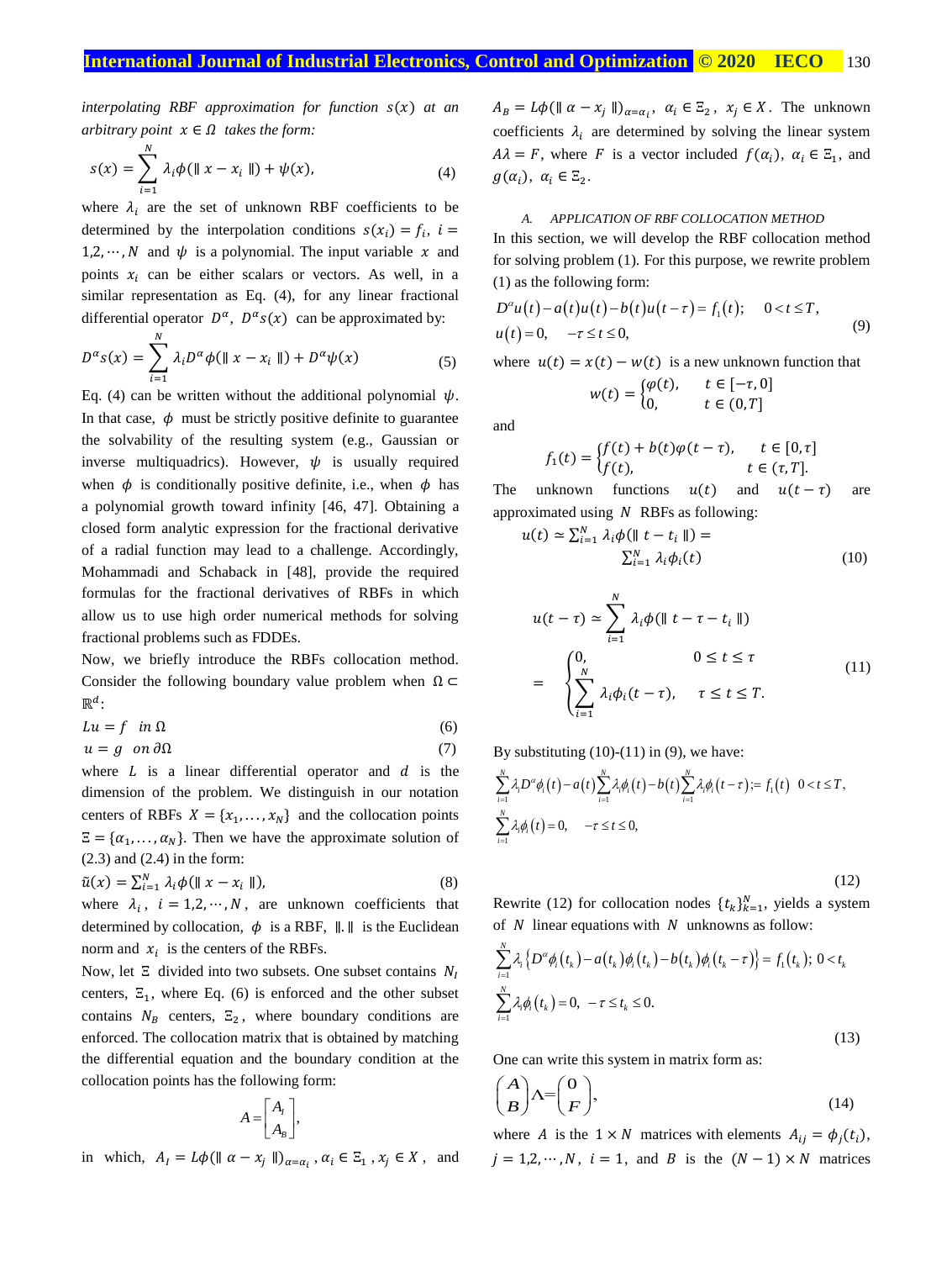with elements

 $B_{ij} = D^{\alpha} \phi_j(t_{i+1}) - a(t_{i+1}) \phi_j(t_{i+1}) - b(t_{i+1}) \phi_j(t_{i+1} - \tau)$ furthermore,  $\Lambda \in \mathbb{R}^N$  is the vector of unknown coefficients and the components of F are the data  $f_1(t_i)$ ,  $j = 2,3, \dots, N$ . Finally, by solving the above system of algebraic equations, we can find the unknown coefficients  $\{\lambda_i\}_{i=1}^N$ . Consequently  $u(t)$  can be approximated by (10) and  $x(t)$  is approximated from  $x(t) = u(t) + w(t)$ .

#### *B. Error estimate*

In this section, the error analysis of the applied method for solving FDDEs will be provided. Exponential convergence estimates for the RBFs interpolation provided from [46]. For simplicity, in the next, we will assume that  $\Omega = [0,1]$ . In this position for subsequent error analysis, we have to consider the following definition and theorems.

**Definition 4** *A real-valued continuous even function*  $\phi$  *is called positive definite on if* 

$$
\sum_{j=1}^{N} \sum_{k=1}^{N} c_j c_k \phi(x_j - x_k) \ge 0,
$$
\n(15)

for different points  $x_1, x_2, \dots, x_N \in \Omega$ , and  $c =$  $[c_1, c_2, \dots, c_N]^T \in \mathbb{R}^N$ . The function  $\phi$  is called strictly positive definite on  $\Omega$  if the only vector  $c = 0$  that turns (2.12) into an equality is the zero vector [46].

**Theorem 1** [46] Suppose that  $\phi$  is positive definite RBF *with infinite smoothness. Let*  $s(x)$  *be the interpolate to f by using RBF approximation* φ *in* (4). Then, there is a *positive constant C, independent of X, such that* 

$$
\| f(x) - s(x) \|_{\infty} \le Ch_X |f(x)|_{\aleph_{\phi}(\Omega)}, \quad x \in \Omega, \qquad (16)
$$

where  $\aleph_{\phi}(\Omega)$  is the so called real native Hilbert space of  $\phi$ on  $\Omega$  (the idea of the native spaces introduced in [49]) and  $h_X = \operatorname*{supmin}_{x \in \Omega} \| x - x_i \|,$  (17)

is the fill distance of a set of points  $X = \{x_1, x_2, \dots, x_N\}$  on Ω.

Therefore, the infinitely smooth RBFs such as Gaussians and (inverse) multiquadrics have a high convergence rates for local interpolation RBFs [49]. As a result of Theorem 1, the error for the RBF interpolation of delay function in (1) is similar to (16) and for the fractional derivative of  $f \in$  $\aleph_{\phi}(\Omega) \cap W_{\infty}^{m}(\Omega)$  defined by (5) we have [50]:

$$
||D^{\alpha} f(x) - D^{\alpha} s(x)||_{\infty} \le CN^{-1} \Big( \sup_{x \in \Omega} \Big| f(x)|_{m, L_{2}(\Omega)} + \Big| f(x)|_{\aleph_{\phi}(\Omega)} \Big), \tag{18}
$$

where,  $\phi$  is strictly positive definite and  $W_{\infty}^{m}$  is the Sobolev space.

Let us suppose that  $E(t) = u(t) - \hat{u}(t)$  is the error function where  $u(t)$  is the exact solution of the FDE (9) and  $\hat{u}(t)$  is that the approximate solution of this equation that is given by Eq. (10) . Therefore,

$$
D^{\alpha}\hat{u}(t) - a(t)\hat{u}(t) - b(t)\hat{u}(t-\tau) - f_1(t) = R_1(t); 0 < t \le T,
$$
  
\n
$$
\hat{u}(t) = R_2(t), \quad -\tau \le t \le 0.
$$
\n(19)

Now, by subtracting (9) from (19), we have:

$$
D^{\alpha}(u-\hat{u})(t) - a(t)(u-\hat{u})(t) - b(t)(u-\hat{u})(t-\tau) = -R_1(t);
$$
  
 
$$
u(t) - \hat{u}(t) = -R_2(t), \quad -\tau \le t \le 0.
$$
 (20)

Now, the error function  $E(t)$  is established by the following equation:

$$
D^{\alpha}E(t) - a(t)E(t) - b(t)E(t-\tau) = -R_1(t); \quad 0 < t \le T,
$$
  
\n
$$
E(t) = -R_2(t), \quad -\tau \le t \le 0,
$$
\n(21)

in which,  $R_1(t)$  and  $R_2(t)$  are known functions in the collocation points. So, to find approximate error, we can follow the same method mentioned in the last section.

#### **III. RESULT AND DISCUSSIONS**

In this section, we use the presented numerical approach to solve two illustrative examples. Based on the pervious discussion, as  $N \to \infty$ , the error of the RBF interpolation is bounded. So, the convergence behavior of the method is confirmed by some numerical examples in this section. All the computations were carried out using the Matlab software. Here, we will consider the power RBF as  $\phi(r) = r^n$  with  $n = 3$ . Here, the error between the exact solution  $x(t)$  and the approximate solution  $\tilde{x}(t)$ , found using our method, namely the absolute error and computed as follows:

$$
Error\{x(t), \tilde{x}(t)\} = || x(t) - \tilde{x}(t) ||_{\infty},
$$
  

$$
t \in [0, T]
$$
 (22)

**Example 1** As an applicable problem, we consider the problem of the effect of noise on light which is reflected from laser to mirror as follows*:* 

$$
D^{\alpha}x(t) = \frac{-1}{\epsilon}x(t) + \frac{1}{\epsilon}x(t)x(t-1),
$$
  
0 < \alpha \le 1, t > 0,  

$$
x(t) = 0.9, -1 \le t \le 0.
$$

Fig. 3 illustrates the optoelectronic device used by Saboureau et al. [51]. The feedback operates on the pump of the laser by using part of the output light which is injected into a photodetector connected to the pump. The delay of the feedback is controlled by changing the length of the optical path. Applying the RBF collocation method for this boundary problem leads to the Fig. 4.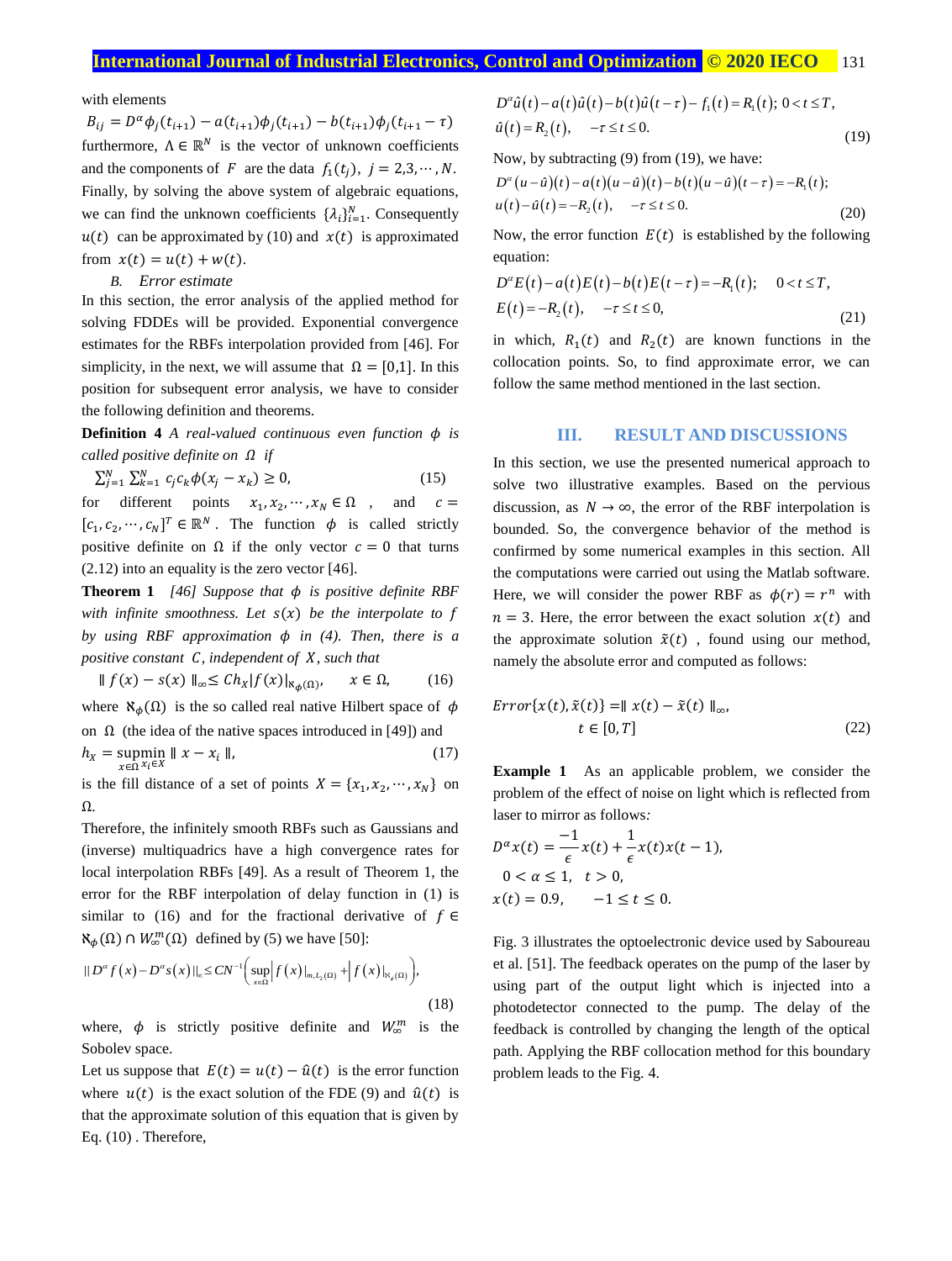

**Fig. 3**: Semiconductor laser subject to an optoelectronic feedback.



**Fig.4**: The numerical solution of Example (1) at different values of  $\alpha$ with  $\epsilon = 0.1$  and  $N = 20$ .

**Example 2** *Consider the following FDDE:*

$$
D^{\frac{1}{2}}x(t) = x(t-1) - x(t) + 2t - 1 + \frac{\Gamma(3)}{\Gamma(\frac{5}{2})}t^{\frac{3}{2}}, \quad t > 0
$$
  

$$
x(t) = t^2, \qquad t \in [-1, 0].
$$

The exact solution in this case is  $x(t) = t^2$  for  $t \ge 0$ . This problem was introduced by Morgado et. al. [12] in which the authors analyzed existence and uniqueness solutions for initial value problems of linear FDDEs. The authors in [5] used the shifted Jacobi polynomials for solving this problem.

The method based on reproducing kernel space for approximated solution of this problem obtained by [50]. In Fig. 5, we plotted the exact solution and the approximated solution of  $x(t)$  for  $N = 15,25,30$ . As expected, we can observe by increasing the value of  $N$ , the approximated solution converge to the exact values. The absolute errors of the presented method for this example, shown in Fig. 6 and Fig. 7. To evaluate the efficiency and performance of the RBF collocation method presented in Section 2 is better than those introduced in other literatures, a comparison is made between the absolute errors obtained by our method for different values of  $N$  with the best results that achieved by other researchers in Table 1. From the perspective of this table, our suggested approach is somewhat more effective by increasing  $N$ .

**Example 3** *Consider the following FDDE:* 

$$
D^{0.3}x(t) = x(t-1) - x(t) + 1 - 3t + 3t^2 + \frac{2000t^{2.7}}{1071\Gamma(0.7)}
$$
  

$$
x(t) = t^3, \qquad t \in [-1, 0],
$$

The exact solution in this case is  $x(t) = t^3$  for  $t \ge 0$ . The absolute errors of the presented method for this example, shown in Fig. 8. Also, Table 2, demonstrates the effect of various values of  $N$  for this example. Comparing the numerical results obtained in this table, reveals that the accuracy of the RBF collocation method is higher than the methods presented in [12, 52].

Table I: Absolute errors and CPU time(second) at different choices of N in [0,100] for Example (2).

| N    | Ref. [12] | This study | <b>CPU</b> time |
|------|-----------|------------|-----------------|
| 1000 | 0.0491843 | 0.0785     | 1.864828        |
| 2000 | 0.0276172 | 0.0221     | 7.398307        |
| 4000 | 0.0146507 | 0.0063     | 30.177423       |
| 8000 | 0.0075649 | 0.0018     | 129.507482      |

#### **III. CONCLUSIONS**

The method of RBFs is a method of scattered data interpolation that has many application in different fields. In spite of easy implementation of other high-order methods and finite difference schemes for solving a problem of fractional order derivatives, the challenge of these methods is their limited accuracy, locality, complexity and high cost of computing in discretization of the fractional terms, which suggest that global scheme such as RBFs that are more accurate way for discretizing fractional calculus and would allow us to remove the ill-conditioning of the system of discrete equations. So, the proposed approach, either employ any global RBFs for interpolating technique or uses arbitrary points for discretization, offers a very flexible framework for solving FDDEs. From the presented results in the last section, it could be concluded that the results derived by the RBFs collocation method have a good agreement with the true solution given by average approximation.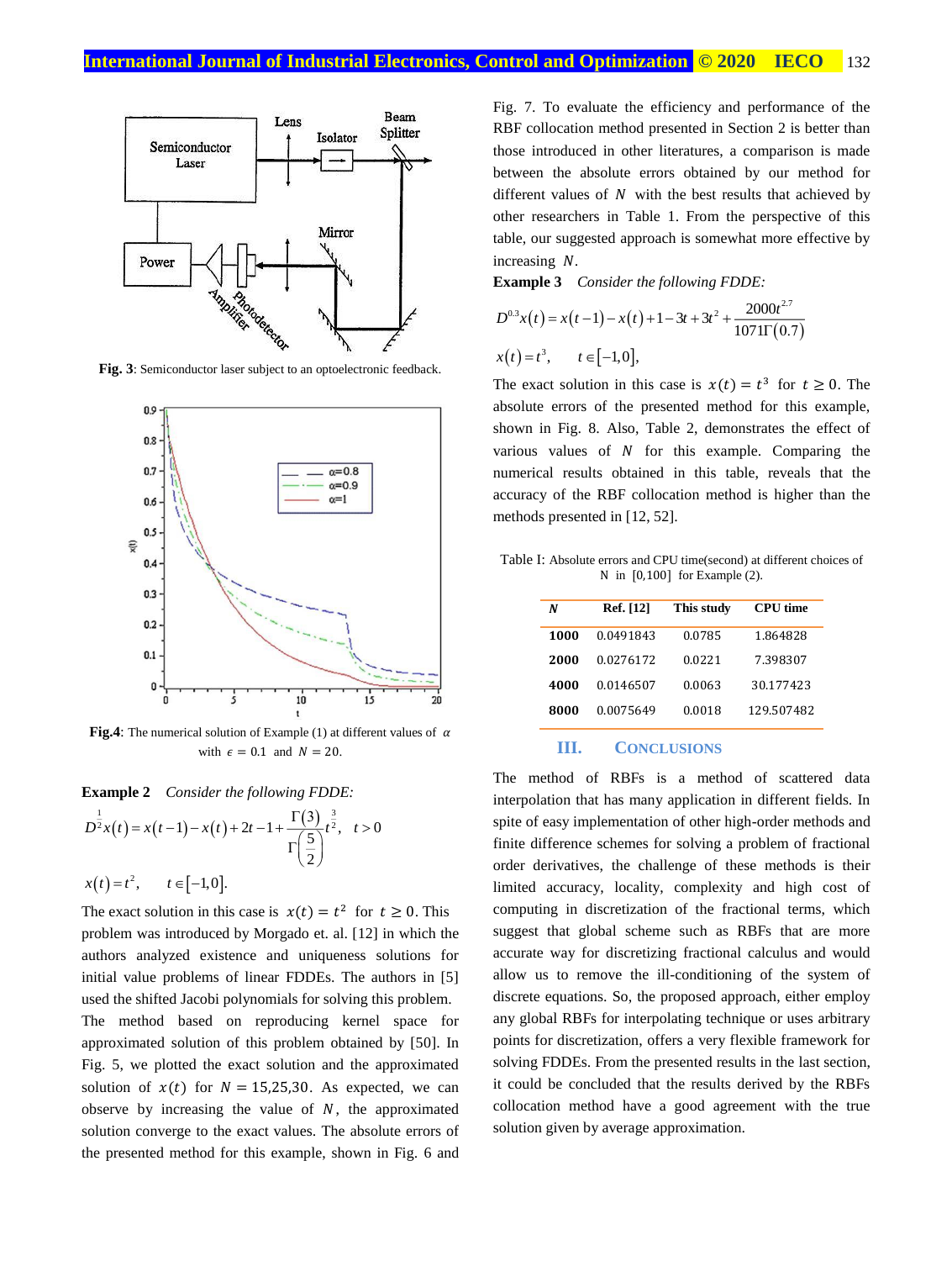

**Fig.** 5: Exact and approximate values of  $x(t)$  at different values of  $N$  in [0,2] for Example (2).



**Fig. 6:** Absolute error of  $x(t)$  with  $N = 500$  in [0,2] for Example (2).



**Fig. 7:** Absolute error of  $x(t)$  with  $N = 4000$  in [0,100] for Example (2).

Table II: Absolute error and CPU time (second) at different choices of N in [0,100] for Example (3).

| N    | Ref. [12] | Ref. [52] | This study     | CPU time   |
|------|-----------|-----------|----------------|------------|
| 1000 | 0.0710508 | 0.00001   | $3.0268e - 09$ | 1.855609   |
| 2000 | 0.0411543 |           | $6.4028e - 09$ | 7.475098   |
| 4000 | 0.0219612 |           | $1.7899e - 08$ | 31.21183   |
| 8000 | 0.0113125 |           | $2.5844e - 08$ | 132.473657 |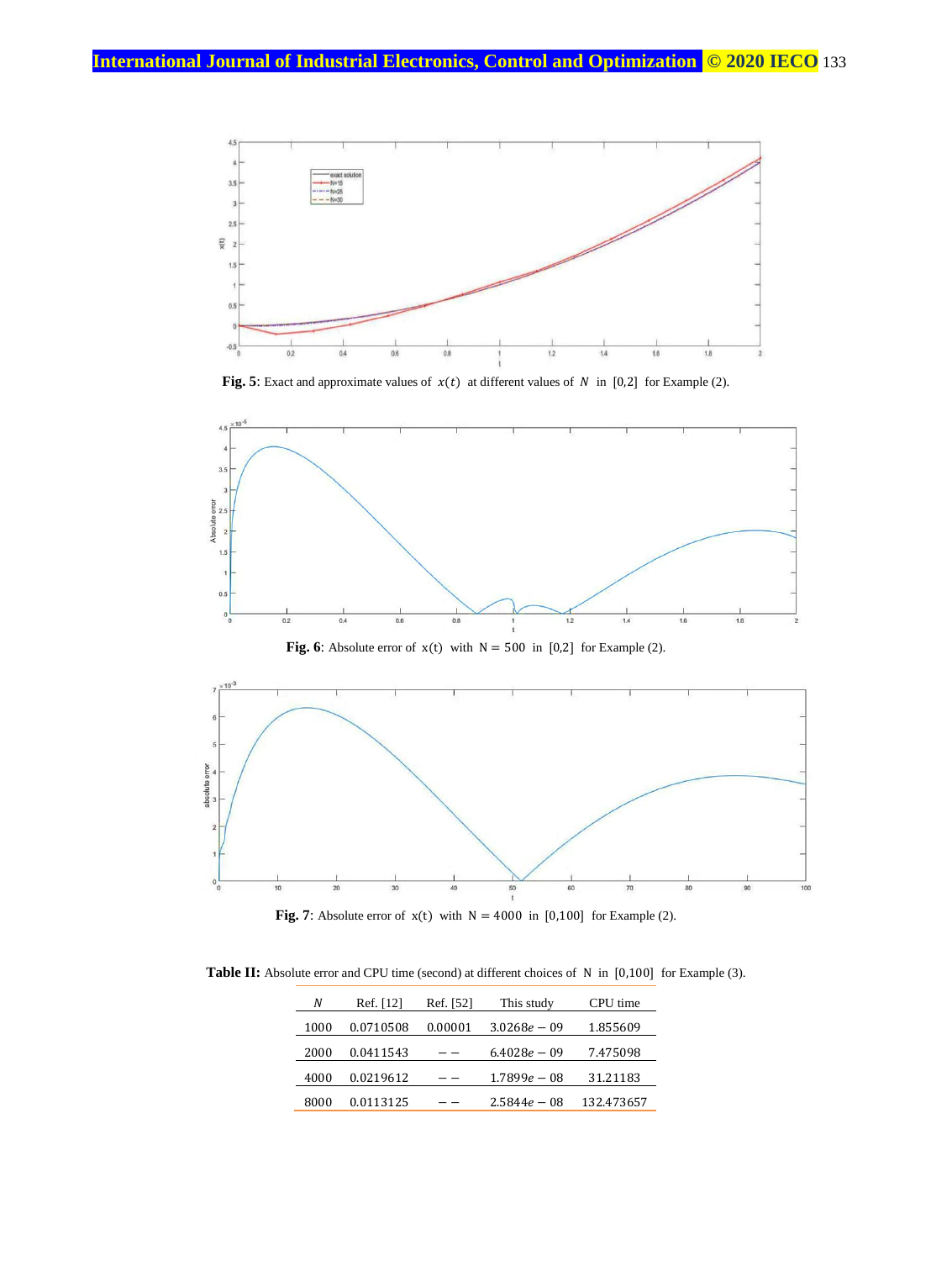

**Fig. 8**: Absolute error of  $x(t)$  with  $N = 500$  in [0,10] for example (3).

#### **REFERENCES**

- [1] H. L. Smith, "An introduction to delay differential equations with applications to the life sciences," Vol. 57, New York, Springer. 2011.
- [2] G.A. Walter, H.I. Freedman, J. Wu , "Analysis of a model representing stage-structured population growth with state-dependent time delay," *SIAM Journal Appl Math*, Vol.52, No.3,: pp. 855-869 , 1992.
- [3] Y. Kuang, "Delay differential equations: with applications in population dynamics", *Academic Press*, New York, 1993.
- [4] M. Malek-Zavarei, M .Jamshidi, "Time-delay systems: analysis optimization and applications", *Elsevier Science Ltd*, New York, 1987.<br>[5] P. Muthukumar, and
- B. Ganesh Priya, "Numerical solution of fractional delay differential equation by shifted Jacobi polynomials," *International Journal of Computer Mathematics*, Vol. 94, No. 3, pp.471-492, 2017.
- [6] V. Daftardar-Gejji, Y.Sukale, and S. Bhalekar, "Solving fractional delay differential equations: a new approach, *Fractional Calculus and Applied Analysis,* Vol. 18, No. 2, pp. 400-418, 2015.
- [7] D. Baleanu, R. L.Magin, S. Bhalekar, and V. Daftardar-Gejji, "Chaos in the fractional order nonlinear Bloch equation with delay," *Communications in Nonlinear Science and Numerical Simulation*, Vol. 25, No. 1-3, pp.41-49, 2015.
- [8] C. Ravichandran, and D. Baleanu, "Existence results for fractional neutral functional integro-differential evolution equations with infinite delay in Banach spaces," *Advances in Difference Equations*, Vol. 1 , pp.215, 2013.
- [9] E. Kaslik, and S. Sivasundaram, "Analytical and numerical methods for the stability analysis of linear fractional delay differential equations," *Journal of Computational and Applied Mathematics*, Vol. 236, No.16, pp. 4027-4041, 2012.
- [10] J. Cermak, Z. Dosla, and T. Kisela, "Fractional differential equations with a constant delay: stability and asymptotics of solutions," *Applied Mathematics and Computation*, Vol.298, pp.336-350, 2017.
- [11] A. Saadatmandi, and M. Dehghan, "A new operational matrix for solving fractional-order differential equations,"*Computers & mathematics with applications*, Vol.59, No.3, pp.1326-1336. , 2010.
- [12] M.L. Morgado, N.J. Ford, and P.M. Lima, "Analysis and numerical methods for fractional differential equations with delay," *Journal of computational and applied mathematics*, Vol.252, pp.159-168, 2013.
- [13] U. Saeed, M. ur Rehman, and M.A Iqbal, " Modified Chebyshev wavelet methods for fractional delay-type equations," Applied Mathematics and Computation, 264, 431-442. 2015
- [14] M. Dehghan, and R. Salehi, "Solution of a nonlinear time-delay model in biology via semi-analytical approaches," *Computer Physics Communications,* Vol.181, No.7, pp.1255-1265, 2010.
- [15] A. Debbouche, and D.F. Torres, "Approximate controllability of fractional delay dynamic inclusions with nonlocal control conditions," *Applied Mathematics and Computation,* Vol.243, pp.161-175, 2014.
- [16] B.P. Mohaddam, Z.S Mostaghim, " A numerical method based on finite difference for solving fractional delay differential equations," *Journal of Taibah University of Science7*, pp.120-127, 2013.
- [17] Z. Wang, "A numerical method for delayed fractional-order differential equations," *Journal of Applied Mathematics*, 2013.
- [18] Z. Wang, X. Huang, and J. Zhou, "A numerical method for delayed fractional-order differential equations: based on GL definition," *Appl. Math. Inf. Sci*, Vol. 7, No.2, pp.525-529, 2013.
- [19] R. K. Pandey, N. Kumar, and R. N. Mohaptra, "An approximate method for solving fractional delay differential equations," *International Journal of Applied and Computational Mathematics,* Vol. 3, No. 2, pp.1395-1405, 2017.
- [20] F. Mohammadi, "Numerical solution of systems of fractional delay differential equations using a new kind of wavelet basis," *Computational and Applied Mathematics,* pp.1-23, 2018.
- [21] M. Li, and J. Wang, "Finite time stability of fractional delay differential equations," *Applied Mathematics Letters,* Vol. 64, pp.170-176, 2017.
- [22] S. S. Zeid, "Approximation methods for solving fractional equations," *Chaos, Solitons & Fractals,* Vol. 125, pp.171-193, 2019.
- [23] D. Baleanu, J. A. T. Machado, and A. C. Luo, (Eds.),"Fractional dynamics and control. Springer Science and Business Media," 2011.
- [24] C.A Monje, B.M Vinagre, V. Feliu, and Y Chen, "Tuning and auto-tuning of fractional order controllers for industry applications," *Control engineering practice*, Vol. 16, No.7, pp.798-812, 2008.
- [25] R. L. Bagley and R.A Calico, "Fractional order state equations for the control of viscoelastically damped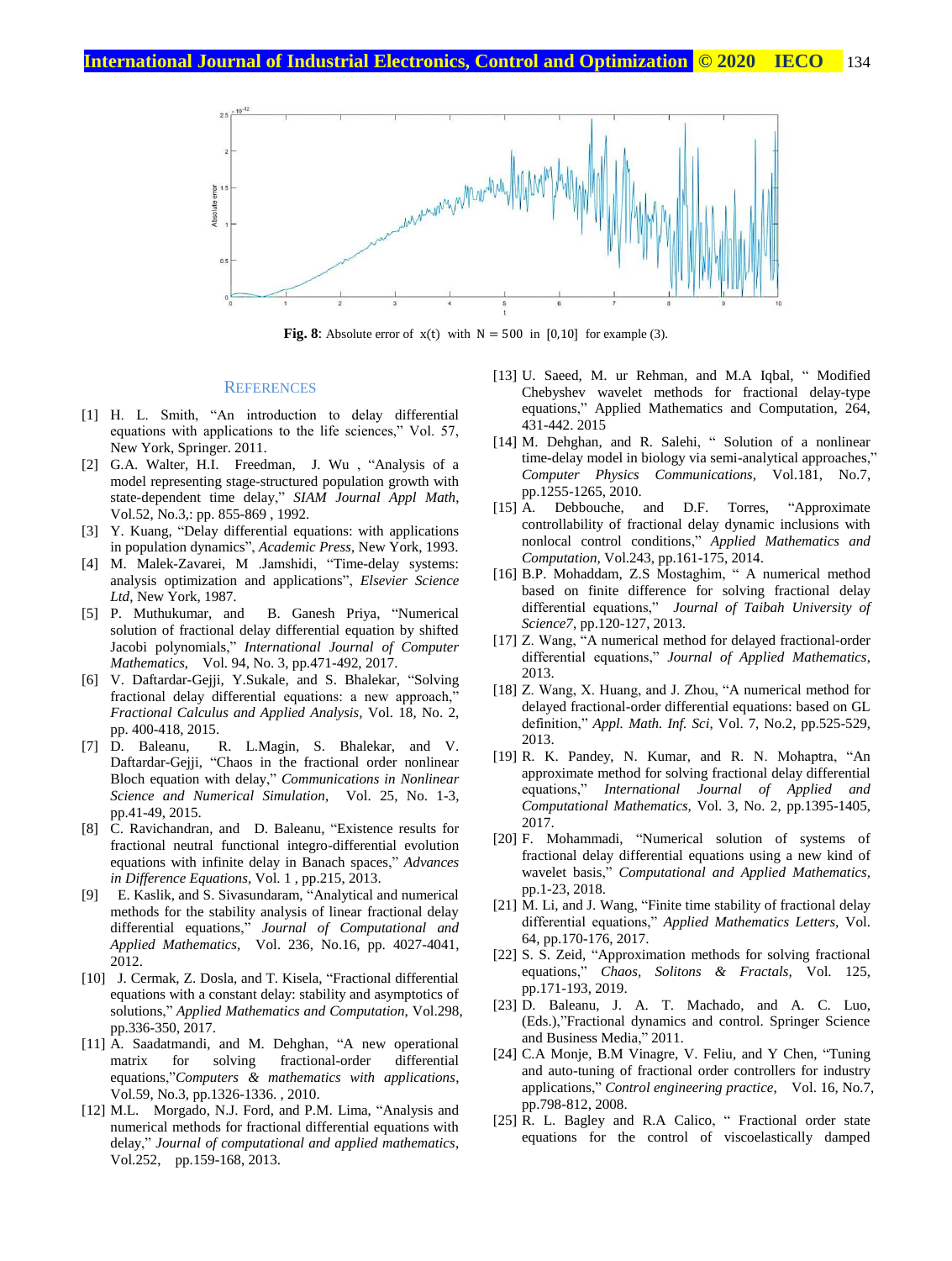#### **International Journal of Industrial Electronics, Control and Optimization .© 2020 IECO…** 135

structures," *Journal of Guidance, Control, and Dynamics*, Vol.14, No.2, pp. 304-311, 1991.

- [26] D. Xue, and Y. Chen, " A comparative introduction of four fractional order controllers,*" In Proceedings of the 4th World Congress on Intelligent Control and Automation IEEE2002* , Vol. 4, Cat. No. 02EX527, pp. 3228-3235, June, 2001.
- [27] B.M Vinagre, C.A Monje, A.J Calder $\tilde{A}$ <sup>3</sup>n, and J.I. Suarez, "Fractional PID controllers for industry application. A brief introduction," *Journal of Vibration and Control*, Vol.13, No. 9-10, pp.1419-1429, 2007.
- [28] J. Nakagawa, K. Sakamoto and M.Yamamoto, "Overview to mathematical analysis for fractional diffusion equations-new mathematical aspects motivated by industrial collaboration," *Journal of Math-for-Industry*, Vol. 2, No. 10, pp.99-108, 2010.
- [29] A. Razminia, and D. Baleanu, "Fractional order models of industrial pneumatic controllers," *In Abstract and Applied Analysis Hindawi* ,Vol. 2014, 2014.
- [30] M. O. Efe, "Fractional order systems in industrial automation-a survey," *IEEE Transactions on Industrial Informatics,* Vol.7, No.4, pp.582-591, 2011.
- [31] Q. Liu, S.Mu, B. Bi, X. Zhuang, and J. Gao, "An RBF based meshless method for the distributed order time fractional advection-diffusion equation," *Engineering Analysis with Boundary Elements,* Vol. 96, pp.55-63, 2018.
- [32] M. Dehghan, M. Abbaszadeh, and A. Mohebbi, "An implicit RBF meshless approach for solving the time fractional nonlinear sine-Gordon and Klein-Gordon equations," *Engineering Analysis with Boundary Elements*, Vol. 50, pp.412-434, 2015.
- [33] N. Ahmadi, A.R Vahidi, and T. Allahviranloo, "An efficient approach based on radial basis functions for solving stochastic fractional differential equations," *Mathematical Sciences*, Vol. 11, No. 2, pp.113-118, 2017.
- [34] S. Wei, W. Chen, Y. Zhang, H. Wei, and R. M. Garrard, "A local radial basis function collocation method to solve the variable-order time fractional diffusion equation in a two-dimensional irregular domain," *Numerical Methods for Partial Differential Equations,* Vol. 34, No. 4, pp. 1209-1223, 2018.
- [35] M. Dehghanand A. Shokri, "A numerical method for KdV equation using collocation and radial basis functions," *Nonlinear Dynamics*, Vol. 50, No. 1-2, pp.111-120, 2007.
- [36] I. Dag, Y. Dereli, " Numerical solutions of KdV equation using radial basis functions," *Appl Math Model 2008*, Vol. 32, pp. 535-46, 2008.
- [37] B. Sarler, R. Vertnik, and G. Kosec, " Radial basis function collocation method for the numerical solution of the two-dimensional transient nonlinear coupled Burgers equations," *Applied Mathematical Modelling*, Vol. 36, No. 3, pp. 1148-1160, 2012.
- [38] M. Kumar, and N. Yadav, "Multilayer perceptrons and radial basis function neural network methods for the solution of differential equations: a survey,"*Computers and Mathematics with Applications,* Vol. 62, No. 10, pp.3796-3811, 2011.
- [39] B. F. Kazemi, and F. Ghoreishi, " Error estimate in fractional differential equations using multiquadratic radial basis functions," *Journal of Computational and Applied Mathematics*, Vol. 245, pp. 133-147, 2013.
- [40] M. Dehghan, M. Tatari , "Determination of control parameter in a one-dimensional parabolic equation using the method of radial basis functions," *Math Comput Model*, Vol. 44, pp. 1160-1168, 2006.
- [41] C. Franke, R. Schaback, "Convergence order estimates of meshless collocation methods using radial basis functions," *Adv Comput Math*, Vol. 8, pp. 381-99, 1998.
- [42] A. Khalid, J. Huey, W.Singhose, J. Lawrence, and D. Frakes, "Human operator performance testing using an input-shaped bridge crane," *Journal of dynamic systems, measurement, and control*, Vol. 128, No. 4, pp.835-841, 2006.
- [43] S. G. Lee, "Sliding mode controls of double-pendulum crane systems," *Journal of Mechanical Science and Technology*, Vol. 27, No. 6, pp.1863-1873, 2013.
- [44] M. R. Dastranj, "Design optimal Fractional PID Controller for Inverted Pendulum with Genetic Algorithm," *Majlesi Journal of Mechatronic Systems,* Vol. 2, No.2, 2013.
- [45] R. Schaback, " MATLAB Programming for Kernel-Based Methods, Preprint Gottingen," 2009.
- [46] H. Wendland, " Scattered data approximation" *Cambridge university press*, Vol. 17, 2004.
- [47] G. E. Fasshauer, "Meshfree methods," *Handbook of theoretical and computational nanotechnology*, Vol. 27, pp. 33-97, 2005.
- [48] M. Mohammadi, and R. Schaback, "On the fractional derivatives of radial basis functions,"*arXiv preprint arXiv*, 1612.07563, 2016.
- [49] R. Schaback, "Native Hilbert spaces for radial basis functions I. In New Developments in Approximation Theory," *Birkhäuser, Basel.* pp. 255-282, 1999.
- [50] S. Hosseinpour, A. Nazemi, and E. Tohidi, "A New Approach for Solving a Class of Delay Fractional Partial Differential Equation," *Mediterranean Journal of Mathematics*, Vol. 15, No. 6, pp.218, 2018.
- [51] B.P. Moghaddam, and Z. S. A. Mostaghim, "Numerical method based on finite difference for solving fractional delay differential equations," *Journal of Taibah University for Science*, Vol. 7, No. 3, pp.120-127, 2013.
- [52] Xu, Min-Qiang, and Ying-Zhen Lin. Simplified reproducing kernel method for fractional differential equations with delay. *Applied Mathematics Letters* 52 (2016): 156-161.



**Fahimeh Akhavan-Ghassazadeh** received the .S. and M. S. degrees and also her Ph.D. in applied mathematics from Ferdowsi University of Mashhad, Iran, in 2006, 2008 and 2018, respectively. She is an assistant professor at the University of Gonabad. Her main research interests are the radial basis functions, fractional differential equations,

Spectral method, and the delay differential equations.



**Samaneh Soradi-Zeid** received his B.S. degree in Apllied Mathematics fom National University of Birjand, Iran, in 2010, and his M.S. degree in Operation Research from Sharif University of Tehran, Iran, in 2012 and his Ph.D. degree in Optimal Control and Optimization from Ferdowsi University of

Mashhad, Iran, in 2017. From September 2018 she works as an Assistant Professor at the Faculty of Industry and Mining (khash), University of Sistan and Baluchestan, Zahedan. Iran. Her current research interests include Fractional Optimal control, Delay differential Equations, Nonlinear Optimization, Collocation and Spectral Methods.